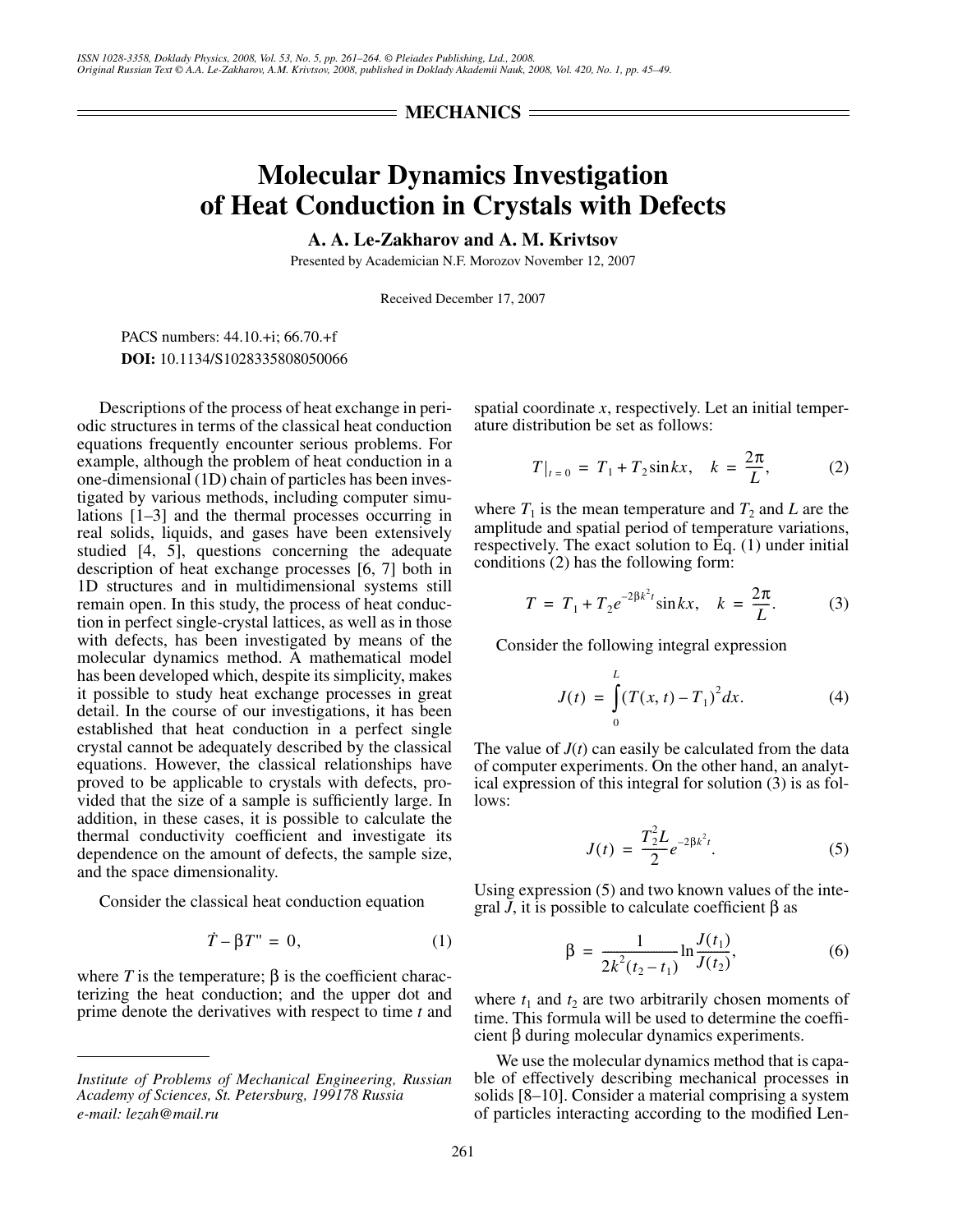

**Fig. 1.** Time dependence of the coefficient β for 2D perfect crystals with various sample sizes (numbers of particles).

nard-Jones law, for which the particle–particle interaction force is defined as

$$
f(r) = \begin{cases} f_{LJ}(r), & 0 < r < b, \\ k(r) f_{LJ}(r), & b < r < a_{cut}. \end{cases}
$$
 (7)

Here,  $f_{LJ}(r)$  is the interaction force for the Lennard-Jones potential and  $k(r)$  is the modifying function, which are calculated as follows:

$$
f_{LJ}(r) = \frac{12D}{a} \left[ \left(\frac{a}{r}\right)^{13} - \left(\frac{a}{r}\right)^7 \right],
$$
  
\n
$$
k(r) = \left[ 1 - \left(\frac{r^2 - b^2}{a_{cut}^2 - b^2}\right)^2 \right]^2,
$$
\n(8)

where  $D$  is the binding energy,  $a$  is the equilibrium dis-

tance,  $b = \frac{6}{\sqrt{7}} a$  is the distance of bond breaking, and

 $a_{cut} = 1.4a$  is the distance of the force cut-off (retaining the interaction only between nearest neighbors in the close-packed lattice). The temperature is assumed to be proportional to the average kinetic energy of the system of particles (on the assumption that the average velocity for this system of particles is equal to zero).

Let us consider a sample of the material described above having the shape of a parallelepiped with temperature distribution  $(3)$ , and introduce a coordinate system with the *Ox* axis directed along one edge of the parallelepiped. Let *L* be the length of the sample along this axis, let *L*/4 be the sample size in the orthogonal directions, and set periodic boundary conditions at all faces of the model crystal. The particles are situated at the sites of the close-packed lattice (triangular and facecentered cubic lattices in the two- (2D) and threedimensional (3D) cases, respectively). The mean temperature of the system is assumed to be  $T_1 = 3.2 \times 10^{-6} T_d$ in the 2D case and  $T_1 = 3.2 \times 10^{-5} T_d$  in the 3D case.

Here,  $T_d = \frac{v_d^2}{2}$ ,  $v_d = \sqrt{\frac{2D}{m}}$  is the dissociation rate and *m* is the particle mass. The amplitude of temperature variations is taken equal to  $T_2 = 2/3T_1$ .  $\frac{\overline{v}_d^2}{2}$ ,  $\overline{v}_d = \sqrt{\frac{2D}{m}}$ 

The coefficient  $\beta$  is calculated according to formula (6). For a better accuracy,  $\beta(t)$  is taken as the average of  $\beta$  values calculated on the interval  $[t-4\tau_0, t+4\tau_0]$ , where  $\tau_0$  is the period of small-amplitude oscillations of a particle near the equilibrium position. Figure 1 shows the temporal variation of the coefficient  $β$  calculated using the above method for perfect 2D single crystals consisting of various numbers of particles. If Eq. (1) were valid for the model under consideration, the calculations would give approximately a constant value of β. However, as can be seen from Fig. 1, the coefficient β increases almost linearly and, after reaching a certain critical value, rapidly drops due to the fact that the temperature variations along the *x* coordinate become comparable with temperature fluctuations related to the discrete character of the system. The greater the sample, the longer the period of time during which the coefficient β exhibits linear growth.

Figure 2 shows the results of calculations for a 3D perfect single crystal and a similar single crystal with defects (homogeneously distributed vacancies). The number of particles in the sample was about 500000. In the absence of defects or at their low density, it is clearly seen that the coefficient  $\beta$  initially increases, exhibits a maximum, and subsequently smoothly decreases virtually down to zero. If the defect density is high enough, the function  $\beta(t)$  after a transient process tends to a certain constant value. This behavior leads us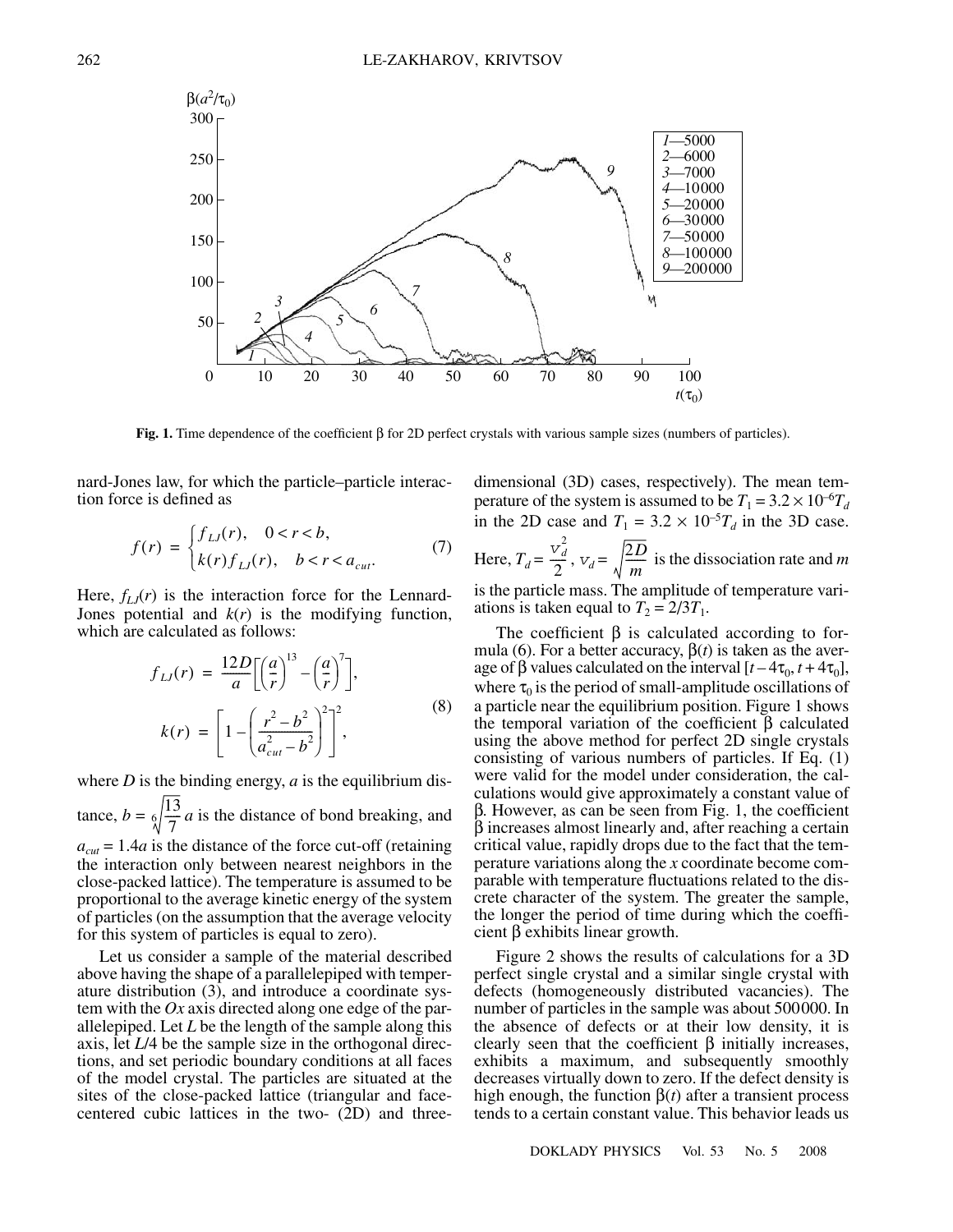

**Fig. 2.** Time dependence of the coefficient β for 3D perfect crystals with various densities of defects. The number of particles is  $N = 500000$ .

to conclude that, in such cases, classical heat conduction equation (1) adequately describes the heat transfer in the crystal.

Using the results of calculations, we have analyzed the dependence of β on the number of defects in the material. It is established that  $\beta$  is inversely proportional to the square root of the defect density *p* (Fig. 3) to within small deviations related to the insufficient statistical data. In the 3D case, these deviations are so small that the guide line connecting the points is visually indistinguishable from the graph itself.

Based on these results, the following approximate dependence of β on the defect density was obtained:

$$
\beta = A(p^{-1/2} - p_0^{-1/2}), \qquad (9)
$$

where *A* is a dimensional factor and  $p_0$  is a critical value of the density of defects for which the effect of heat



**Fig. 3.** Dependence of the coefficient β on the defect density *p* in the 2D and 3D lattices.

DOKLADY PHYSICS Vol. 53 No. 5 2008

conduction completely disappears. Here, we present the values of these parameters found from computer experiments for the 2D and 3D crystals

|              | 2D    | 3D    |
|--------------|-------|-------|
| $A, a^2/t_0$ | 5.72  | 2.29  |
| $p_0$        | 0.117 | 0.144 |

Figure 4 shows a comparison of the time dependences of β for the 1D, 2D, and 3D perfect crystal lattices. As can be seen, the coefficient  $\beta$  increases with time in all cases. However, in the 1D case, the growth proceeds with a positive second derivative; in the 2D case, the growth is almost linear; and in the 3D case, the second derivative is negative. When the amplitude of spatial variations of the temperature becomes comparable with the amplitude of thermal fluctuations, the coefficient β decreases down to zero. It should be noted that



**Fig. 4.** Temporal variation of the coefficient β for 1D, 2D, and 3D crystal lattices. The scales of the quantities β and *t* are normalized to the maximum value of β attained in the course of the experiments and the total time of heat exchange.